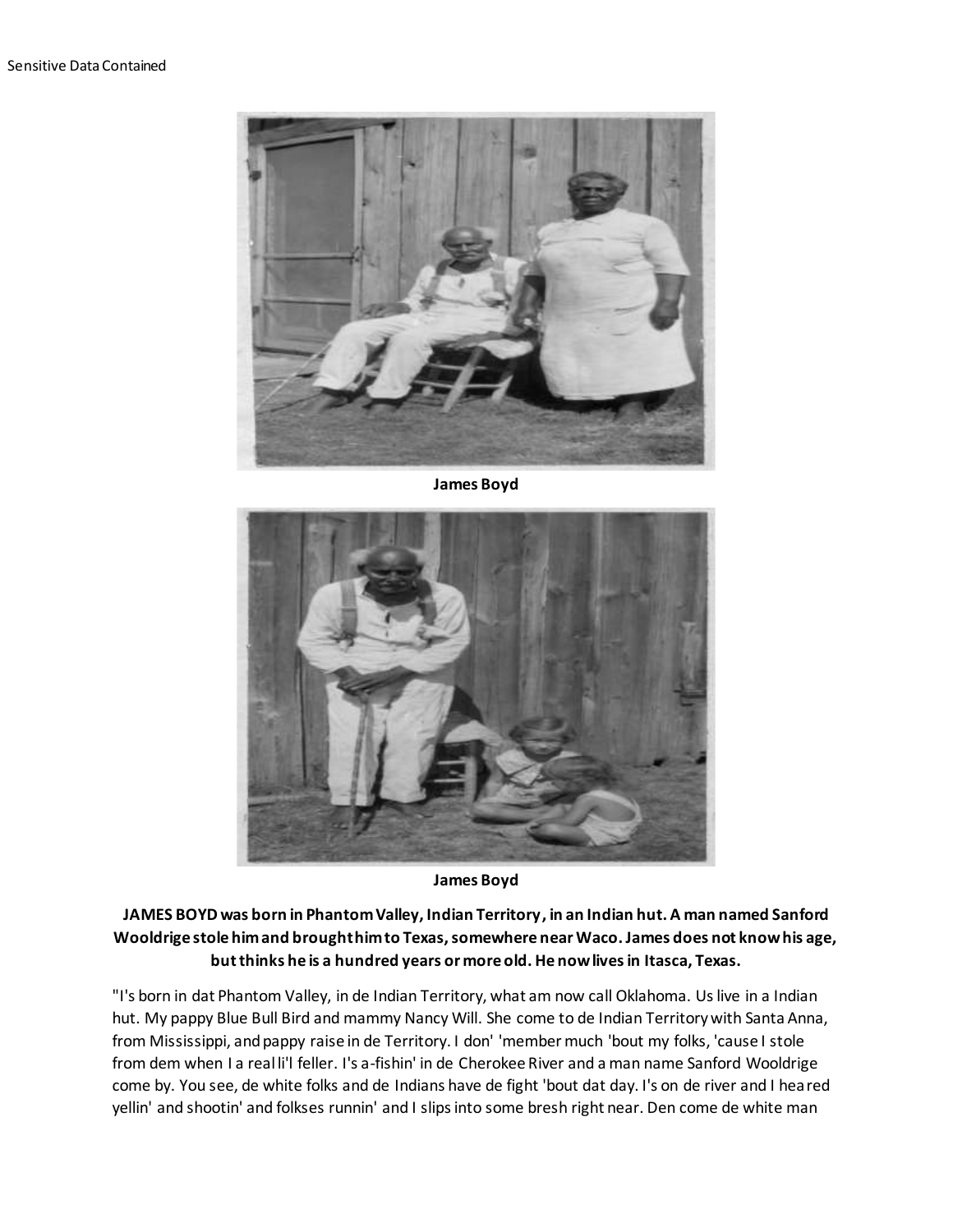and he say, 'Everybody kilt, nigger, and dem Indians gwine kill you iffen day cotch you. Come with me and I ain't 'low dem hurt you.' So I goes with him.

"He brung me to Texas, but I don't know jus' where, 'cause I didn't know nothin' 'bout dat place. Massa Sanford good to us, but look out for he missus, she sho' tough on niggers. Dere 'bout 1,600 acres in de plantation and de big house am nice. When de niggers wouldn't work dey whup 'em. Us work all week and sometime Sunday, iffen de crops in a rush. Massa not much on presents or money but us have warm clothes and plenty to eat and de dry place to live, and dat more'n lots of niggers has now.[Pg 118]

"Sometime us have de corn huskin' and dere a dollar for de one what shuck de mos' corn. Us have de big dance 'bout twict a year, on Christmas and sometime in de summer. When de white folks have dere big balls us niggers cook and watch dem dance. Us have fun den.

"I likes to think of dem times when us fish all de hot day or hunts or jus' lazed 'round when de crops am laid by. I likes to shet de eyes and be back in old times and hear 'em sing, "Swing, low, Sweet Chariot." I can't sing, now you knows can't no old man sing what ain't got no teef or hair. I used to like to swing dat 'Ginia Reel and I's spry and young den.

"Dere's lots I can't 'member, 'cause my mem'ry done gone weak like de res' of me, but I 'member when us free us throw de hats in de air and holler. Old massa say, 'How you gwine eat and git clothes and sech?' Den us sho' scairt and stays with us white folks long as us can. But 'bout a year after dat I gits de job punchin' cattle on a ranch in South Texas. I druv cattle into Kansas, over what de white folks calls de Chissum Trail. I worked lots of cattle and is what dey call a top hand. I's workin' for Massa Boyd den, and he gits me to drive some cattle to Mexico. He say he ain't well no more and for me to sell de cattle and send him de money and git de job down dere. I goes on down to Mexico and do what he say. I marries a gal name Martina in 1869, down in Matamoras. Us have four chillen and she die. Dat break me up and I drifts back to Huntsville.

"I done change my name from Scott Bird, what it am up in de Territory, and make it James Boyd, 'cause I done work for Massa Boyd. I's gwine be 'bout 108 year old in next January, iffen de Lawd spare me dat long.[Pg 119]

"After I been in Huntsville awhile, I marries Emma Smith but us only stay together 'bout a year and a half. Wasn't no chillen. Den I drifts to Fort Bend County and dere I marries Mary McDowd and us have two chillen. She die with de yellow fever and off I goes for Burleson County. Dere I marries Sally McDave and she quits me after us have three chillen. Down in old Washington County I marries Frances Williams and us lived together till 1900. Dere am no chillen dere. Den I goes to Austin after she die and marries Eliza Bunton in 1903. Us have eight chillen and she die in 1911. Den I comes to Hill County and marries Mittie Cahee in 1916. She quit me. In 1924 I marries Hegar Price clost to Milford. Us live together now, in Itasca. Us didn't have no chillen, but dat don't matter, 'cause I's de daddy of 'bout twenty already.

"I mos' allus wore de black suit when I marries. Jes' seemed more dressed up like. Some my wives wear white and some colors, didn't make much diff'rence, so dey a likely lookin' gal for me. Sometime it am a preacher and sometime it am Jestice of Peace, but de fust time it am Catholic and priest and all.

"Talkin' 'bout all dis marryin', I mos' forgit to show you my scar. I fit in dat freedom war 'long side Massa Sanford and got shot. Dat bullet go through de breast and out de back and keep me six months in de bed. De fust battle I's in am at Halifax, in North Car'lina. Us git de news of freedom when us at Vicksburg,